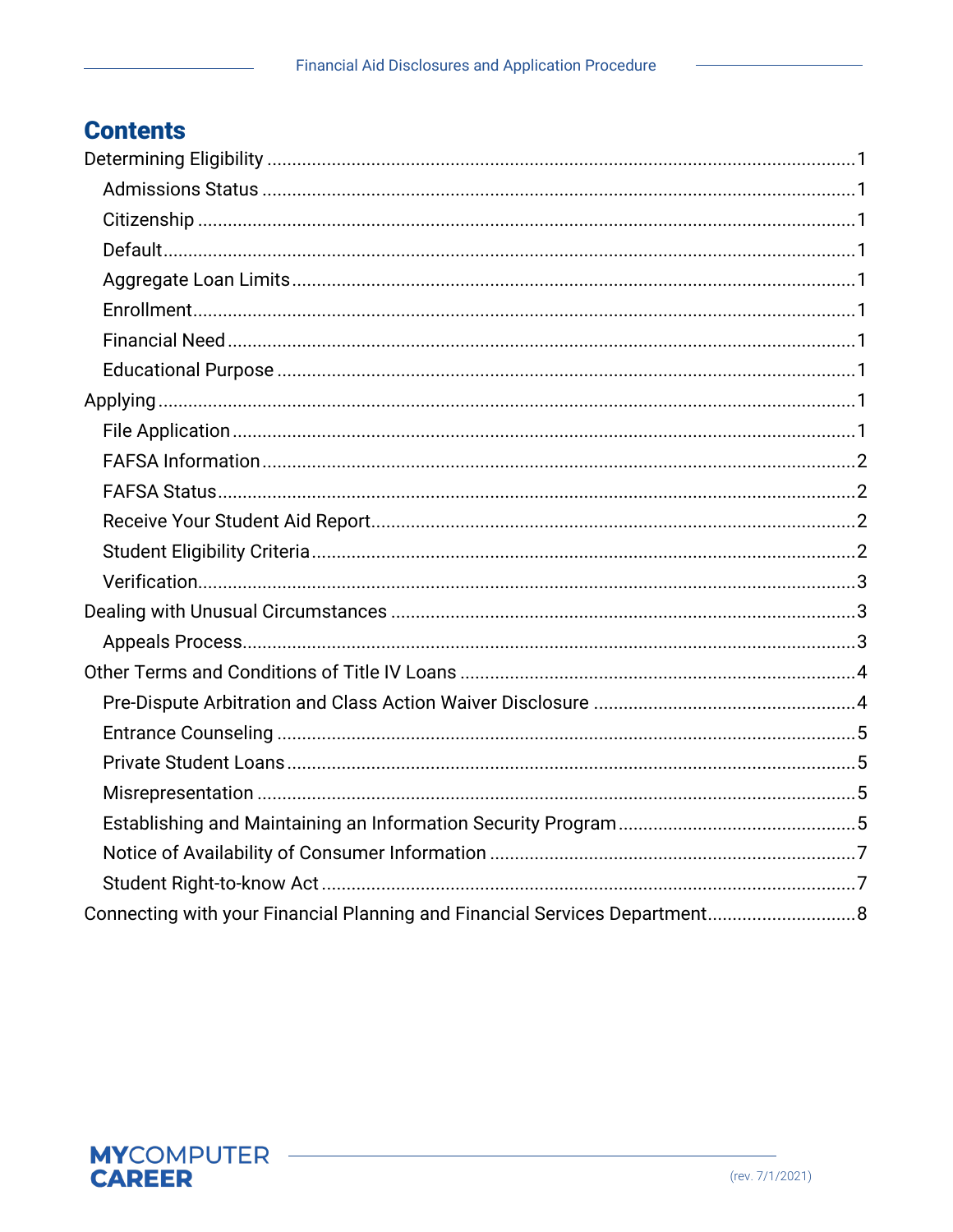# **Determining Eligibility**

# Your Rights as a Financial Aid Recipient

The offer and acceptance of financial aid is a contract between the school and the student. It is based on certain conditions and expectations that you should clearly understand before you apply for or accept assistance. For information on the terms and conditions for receiving aid see the Student Guide online at: [https://studentaid.gov/resources/prepare-for-college.](https://studentaid.gov/resources/prepare-for-college)

### **Admissions Status**

You must be enrolled in a Title IV eligible program and have a high school diploma or its equivalent.

### **Citizenship**

You must be a U.S. citizen, national, or an eligible non-citizen. Generally, you may be an eligible noncitizen if you are:

- An U.S. permanent resident and have an Alien Registration Receipt Card (I-551)
- A conditional permanent resident (I-551C)
- An eligible non-citizen with an arrival departure record (I-94) from the U.S. Immigration and Naturalization Service showing any one of the following designations – Refuge, Asylum Granted, Indefinite Parole, Humanitarian Parole, Cuban-Haitian Entrant.

### **Default**

You must not owe an overpayment of a Federal Perkins loan, or Federal grant program. You must not be in default on a Federal student loan. You must not have borrowed in excess of the annual or aggregate loan limits.

### **Aggregate Loan Limits**

You must no have borrowed in excess of the annual or aggregate loan limits.

- Independent Student's: \$57,500 for undergraduates No more than \$23,000 of this amount may be in subsidized loans.
- Dependent Student's: \$31,000 No more than \$23,000 of this amount may be in subsidized loans.

### **Enrollment**

You must be enrolled during the time you receive aid.

#### **Financial Need**

You must have financial need for some grant and loan programs as determined by the information you reported on the Free Application for Federal Student Aid. Need is defined as the difference between the student's Cost of Attendance and the Expected Family Contribution or EFC if applicable.

### **Educational Purpose**

You are to use funds received solely for education or educationally related purposes.

# **Applying**

### **File Application**

To determine eligibility for financial aid programs, you must complete a Free Application for Federal Student Aid (FAFSA) every year for the academic year for which you expect aid. Beginning  $1<sup>st</sup>$  of October 2020, the 2021/2022 FAFSA is available to complete if you will be receiving aid in the next award year.

### *Tips When Completing the FAFSA*

- FAFSA Website:<https://studentaid.gov/h/apply-for-aid/fafsa>
- You (and parent, if dependent) will need a FSA ID and Password to complete/access the FAFSA.
- Enter your name and social security number exactly as it appears on your social security card. The FAFSA process will verify your name, social security number, date of birth and citizenship status with the Social Security Administration's database.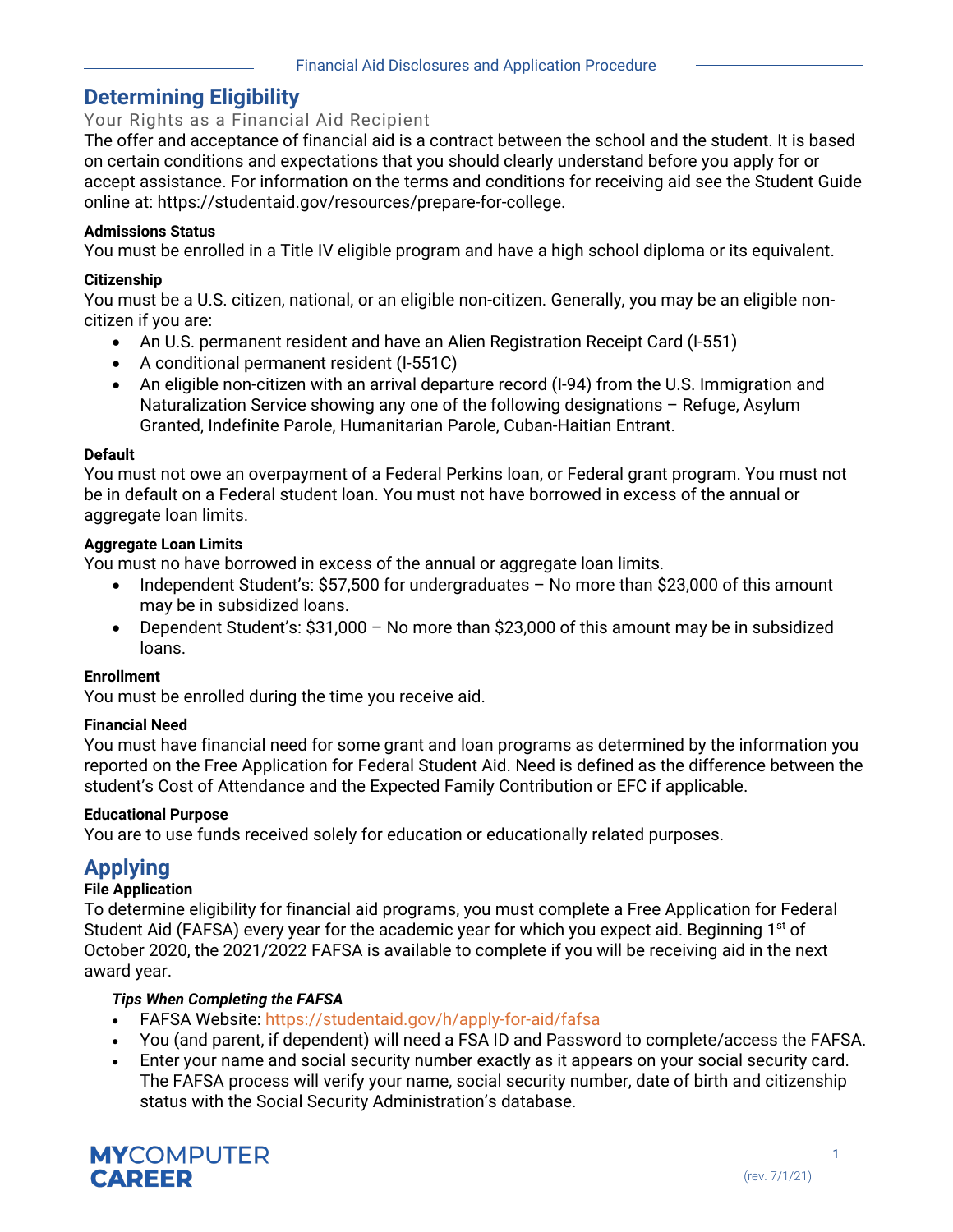- If you are using parent information, ensure at least one of your parent's social security numbers are entered.
- Enter the correct Facility Code:
	- o Arlington .....................E40446
	- o Charlotte .....................E40447
	- o Columbus ...................041245
	- o Dallas ..........................E02191
	- o Houston ......................E02192
	- o Indianapolis ................041210
	- o Raleigh ........................G42065
	- o Sugar Land..................E40517
- Your FAFSA will be rejected if the signature (and parent signature, if dependent) is not completed.
- Use your 2019 Federal Income Tax Return information when completing your 2021/2022 Award Year FAFSA and/or 2020 Federal Income Tax Return for your 2022/2023 Award Year FAFSA.

### **FAFSA Information**

The FAFSA gathers information regarding the student's and parent's income, assets and other related information to determine the Expected Family Income (EFC). It is recommended the applicant use the IRS Data Retrieval Tool to import financial information into the FAFSA. The applicant can also have their tax return available to supply this information. However, you do not need to file your tax income return before submitting the form and you can estimate the information.

#### **FAFSA Status**

To check on the status of the FAFSA with the CPS, go to<https://studentaid.gov/h/apply-for-aid/fafsa> or telephone the U.S. Department of Education Student Aid Information Center at (800) 433-3243. TTY users may call (800) 730-8913. Always retain a file for copies of everything you complete, submit and receive related to financial aid.

#### **Receive Your Student Aid Report**

After Central Processing System (CPS) has received and processed your FAFSA with signatures, you will be sent a Student Aid Report (SAR) via your email address. You can also access your SAR online. If there is any incorrect information, you may make changes to your FAFSA online.

Upon receipt of the FAFSA information, a financial aid administrator will determine if additional documents are needed to either document your eligibility or verify your income, household or dependency status.

Your responsibilities are:

- Turn in all documents in a timely manner
- Be sure all documents are signed and complete
- Keep copies of all information submitted

Upon receipt of the FAFSA and all requested documents, a financial aid administrator will determine your eligibility for financial aid and provide the student with an Award Letter.

## **Student Eligibility Criteria**

Upon receipt of your FAFSA by the CPS, some of the information on your FAFSA will be checked with federal agencies to determine if your application meets the basic student eligibility criteria. You may need to submit additional documents for verification of student eligibility status if the results require additional follow up by a financial aid administrator. The student eligibility criteria are checked/verified when completing a FAFSA:

- Social Security umbers and Citizenship status with Social Security Administration
- Eligible non-citizen status with US Department of Homeland Security
- Veteran status with US Department of Veteran's Affairs

**MYCOMPUTER CAREER**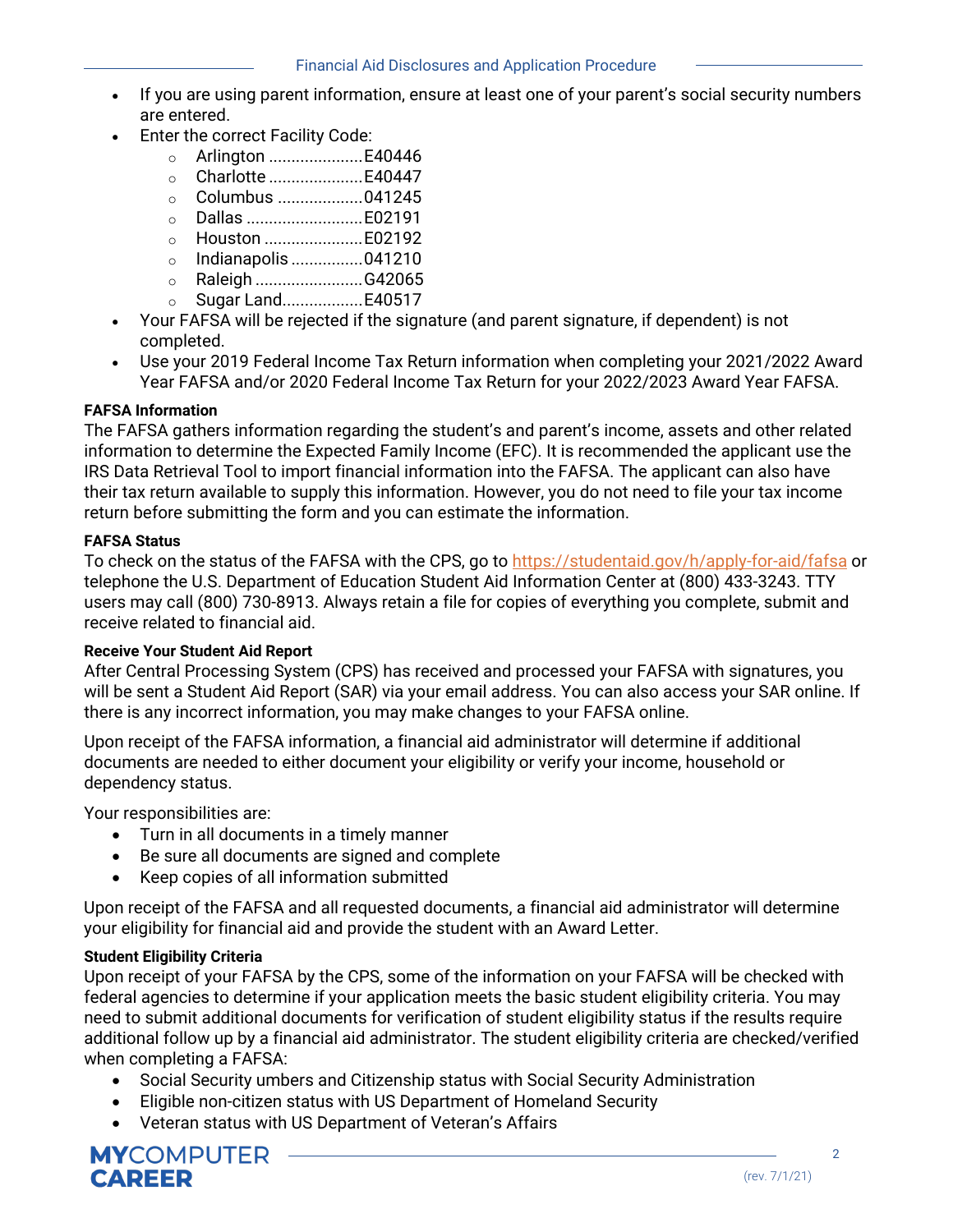• Federal student loan status of default, bankruptcy, disability discharge, overpayment or aggregate loan limits with the National Student Loan Data System (NSLDS)

### **Verification**

Approximately 30% of the financial aid applications at MyComputerCareer will be selected for verification by the Department of Education. Verification is the process of checking the accuracy of the household, income and asset information reported on the Free Application for Federal Student Aid (FAFSA). Applicants may be selected for review based on incorrect or conflicting information identified through correspondence, appeal requests, or other review methods. Please reference the Financial Aid Planning Policy and Procedure Manual for specific details. The applicant may be required to submit copies of the student's and parent's tax returns, if dependent, or spouse's tax returns, if married, in addition to completing a Verification Worksheet detailing household size and other information. Additional documentation may be requested based on incorrect or conflicting information.

When a student is selected for Verification, the Financial Aid Planning Team will communicate this information to the applicant via verbal or email communication. Documents that need to be completed for verification will be provided via email communication. The applicant may need to make changes to their FAFSA or provide documentation allowing the administrators to make those changes. Changes to the applicants Estimated Family Contribution (EFC) and/or Cost of Attendance (COA) will also be communicated verbally or via email communication by either the Financial Aid Planning Department (pre-enrollment) or the Financial Services Department (post enrollment).

Upon receiving the Verification worksheet, the student will complete the form per the Department of Education's guidelines.

Verification documents supplied by the school are often self-explanatory but financial aid personnel are available to offer verbal and/or email assistance to further explain what documents are being requested, per the Department of Education's requirements. Verification documentation provided to the school may be delivered in person, mail, email, DocuSign, or fax.

It is important that documentation is supplied in a timely manner so MyComputerCareer can complete the verification process before the student's scheduled start date. Failure to do so may cause the applicant to miss their intended start date.

After enrollment, subsequent ISIR's are evaluated by the Financial Services Department. The Financial Services Department will notify a student if additional information is needed or if there is a change in financial aid funding after a revised ISIR is received and reviewed.

Under Federal Code 668.16(g) MyComputerCareer personnel should report to the Director of Financial Services (DFS) any credible information indicating that an applicant engaged in fraud or other criminal misconduct in connection with his/her application. The DFS will then refer the information for investigation to the Office of Inspector General of the Department of Education.

# **Dealing with Unusual Circumstances**

### **Appeals Process**

On a case-by-case basis and consistent with federal guidelines, MyComputerCareer may consider a student's special circumstances to either increase or decrease data elements used to calculate a student's expected family contribution (EFC) for educational expenses, or to add expenses to a student's budgeted cost of attendance (COA). These adjustments affect only need-based aid. Once a Professional Judgement is determined to be requested and documentation is provided, the Financial Services Department will be notified. Upon review, the Financial Services Department is expected and required to make reasonable decisions that support the intent of the federal guidelines regarding Professional Judgment. The decision of the Financial Services Department is both discretionary and final; there is no appeal process to the U.S. Department of Education. This policy sets forth guidelines regarding how Professional Judgment in Financial Services will be exercised at MyComputerCareer.

3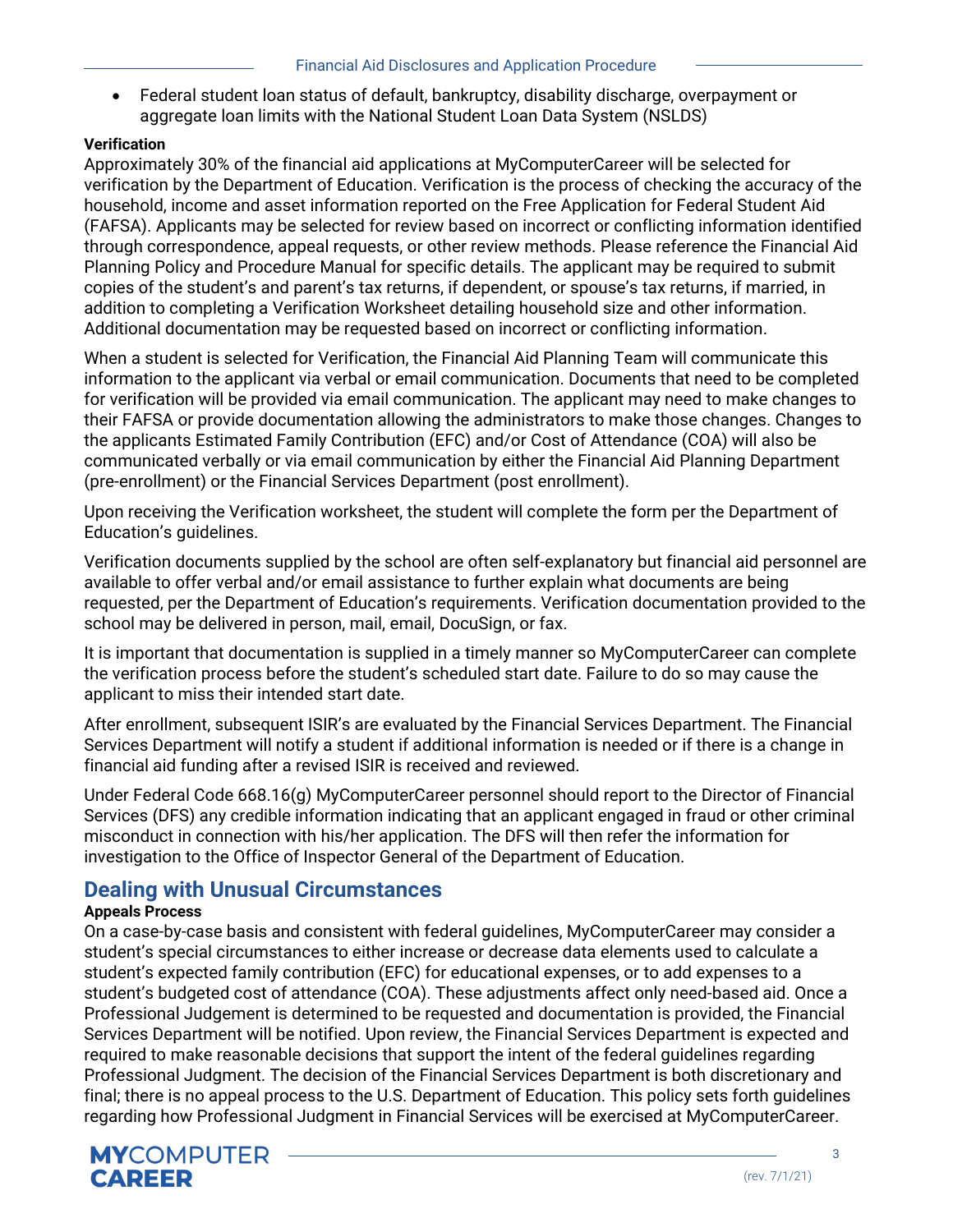### *Special Circumstances that may warrant a Professional Judgement:*

- Dependency Override
- Change in Earnings/Untaxed Income/Benefits
- Divorce/Separation/Death of a Spouse or Parent
- Unusually High Medical or Dental Expenses NOT covered by Insurance
- Unemployment/Disability
- Roller Exclusion
- Tuition Expenses at an Elementary or Secondary School
- Nursing Home Expenses NOT covered by insurance
- Unusually High Childcare or Dependent Care Costs
- Dislocated Worker Status of a Family Member
- Received a one-time income distribution
- Housing Status of a Student had resulted in homelessness
- Local Disaster (hurricane, earthquake, etc.)
- Other

### *Unreasonable Professional Judgement Examples:*

- Mortgages/Rent
- Auto Loans/Insurance/Repairs
- Credit Card Debt (consumer debt)
- Educational Debt (consumer debt)
- Chapter 7 & 11, Personal Bankruptcy
- Medical Insurance Premiums
- Vacation Expenses
- Standard Living Expenses
- Parents refuse to contribute to the student's education
- Parents are unwilling to provide information on the FAFSA or for verification
- Parents do not claim the student as a dependent for income tax purposes
- Student demonstrates total self-sufficiency
- Other

If a student or prospective student believes he or she has a situation that would qualify as a special circumstance that may lead to a professional judgment, the student or prospective student should alert the Financial Planning Department prior to enrollment. The Financial Planning Department will help facilitate the request and collect relevant professional judgement documentation.

Professional Judgement documentation can include any documentation that supports the special circumstances. The Financial Planning Department will submit the Professional Judgement to FAS for review. When FAS approves the Professional Judgement, the Financial Aid Analyst will review the Financial Aid File. If the Professional Judgement is rejected by FAS, the Financial Aid Counselor will notify the student of the decision. Requirements are set forth by a third-party servicer and the Department of Education

# **Other Terms and Conditions of Title IV Loans**

### **Pre-Dispute Arbitration and Class Action Waiver Disclosure**

MyComputerCareer seeks to resolve disputes or claims between and student and the school in a manner that addresses an individual student's complaint in an efficient, cost-effective, and quicker manner than traditional litigation. A student who enrolls a MyComputerCareer agrees, as a condition of his or her enrollment, to resolve any dispute through mandatory arbitration that shall not be adjudicated as a class action or a consolidated class arbitration proceeding. However, the school cannot require a student loan borrower to participate in arbitration or any internal dispute resolution process offered by the institution prior to filing a borrower defense to repayment application with the U.S. Department of

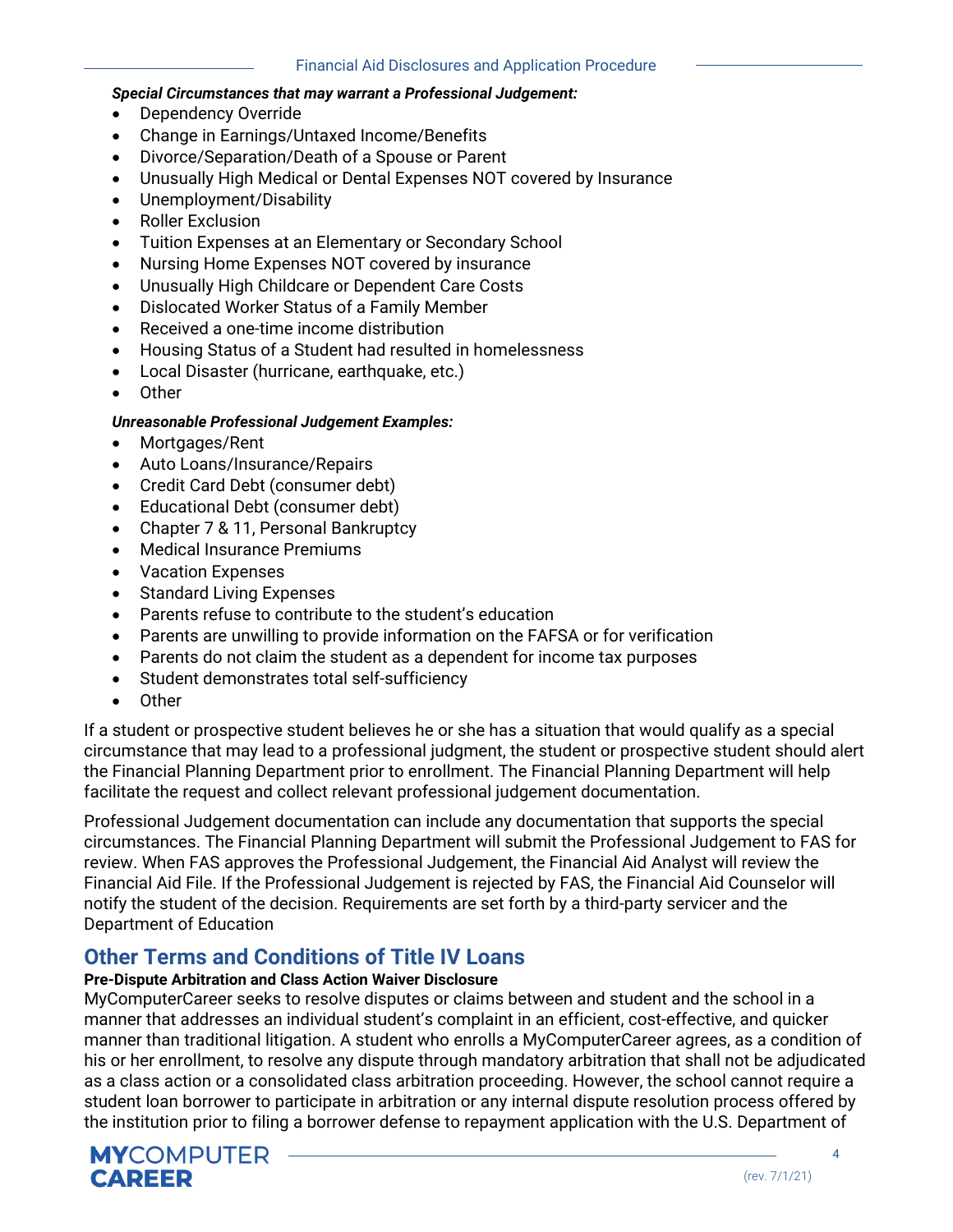Education pursuant to 34 CFR 685.206(e); the school cannot, in any way, require students to limit, relinquish, or waiver their ability to pursue filing a borrower defense claim, pursuant to 34 CFR 685.206(e) at any time; and any arbitration, required by a pre-dispute arbitration agreement, tolls the limitations period for filing a borrower defense to repayment application pursuant to 34 CFR 685.206(e)(6)(ii).

### **Entrance Counseling**

If you have not previously received a Direct Loan, the Federal Government requires you to complete entrance counseling to ensure you understand the responsibilities and obligations being assumed. Entrance Counseling can be done at [https://studentaid.gov/entrance-counseling/.](https://studentaid.gov/entrance-counseling/)

### **Private Student Loans**

In most cases, private loans may have significant disadvantages when compared with federal education loans. We strongly encourage you to first borrow any federal loans for which you are eligible and then thoroughly review the best private lending options for you. MyComputerCareer does not compile or maintain a preferred lender list. The loan options presented are not an exhaustive list of available private loan options and were selected as a starting point to help individuals and families research private education loans. Our institution has worked with these institutions in the past, and have been used frequently by current and previous MyComputerCareer student borrowers.

At least one lender and/or an institutional loan option will be presented to you at all times. Neither the institution nor any employee of the institution have received any form of benefit from any lender presented to you. You are free to select any lender you choose, including those not presented such as loans from a personal bank or credit union. If you choose a lender that is not presented, please contact that lender directly to complete the application process. Application processing will not be delayed unnecessarily if you choose a lender not presented.

Our institution and employees are prohibited from accepting any financial or other benefits in exchange for displaying lenders and loan options. Prohibited activities include: receiving compensation to serve on any lender board of directors or advisory boards; accepting gifts including trips, meals, and entertainment; allowing lenders to staff our institution's financial aid office; directing borrowers to particular lenders, or refusing or delaying loan certifications. This **Code of Conduct** also applies to Federal Student Loans.

### **Misrepresentation**

The Financial Aid Department and MyComputerCareer as a whole are committed to the integrity of information that is being disseminated to students and their families. In accordance with federal regulations, the school adheres to strict guidelines with regards to the potential misrepresentation of the institution's academic programs, financial charges and the employability if our graduates.

Misrepresentation is defined as a false, erroneous, or misleading statement made directly or indirectly to a student, prospective student, and any member of the public, an accrediting agency, state agency or the Department of Education.

### *Nature of Education Program 34 CFR 668.72*

Office Responsible: Education Department Location of Information:<https://www.mycomputercareer.edu/program/programs-information/>

## *Nature of Financial Charges 34 CFR 668.73*

Office Responsible: Compliance, Financial Aid and Enrollment Management Location of Information: School Catalog – [https://www.mycomputercareer.edu/additional](https://www.mycomputercareer.edu/additional-disclosure-documents/)[disclosure-documents/](https://www.mycomputercareer.edu/additional-disclosure-documents/)

### **Establishing and Maintaining an Information Security Program**

MyComputerCareer provides students the right know their Personally Identifiable Information (PII) is being kept in a secure environment that meets industry standards.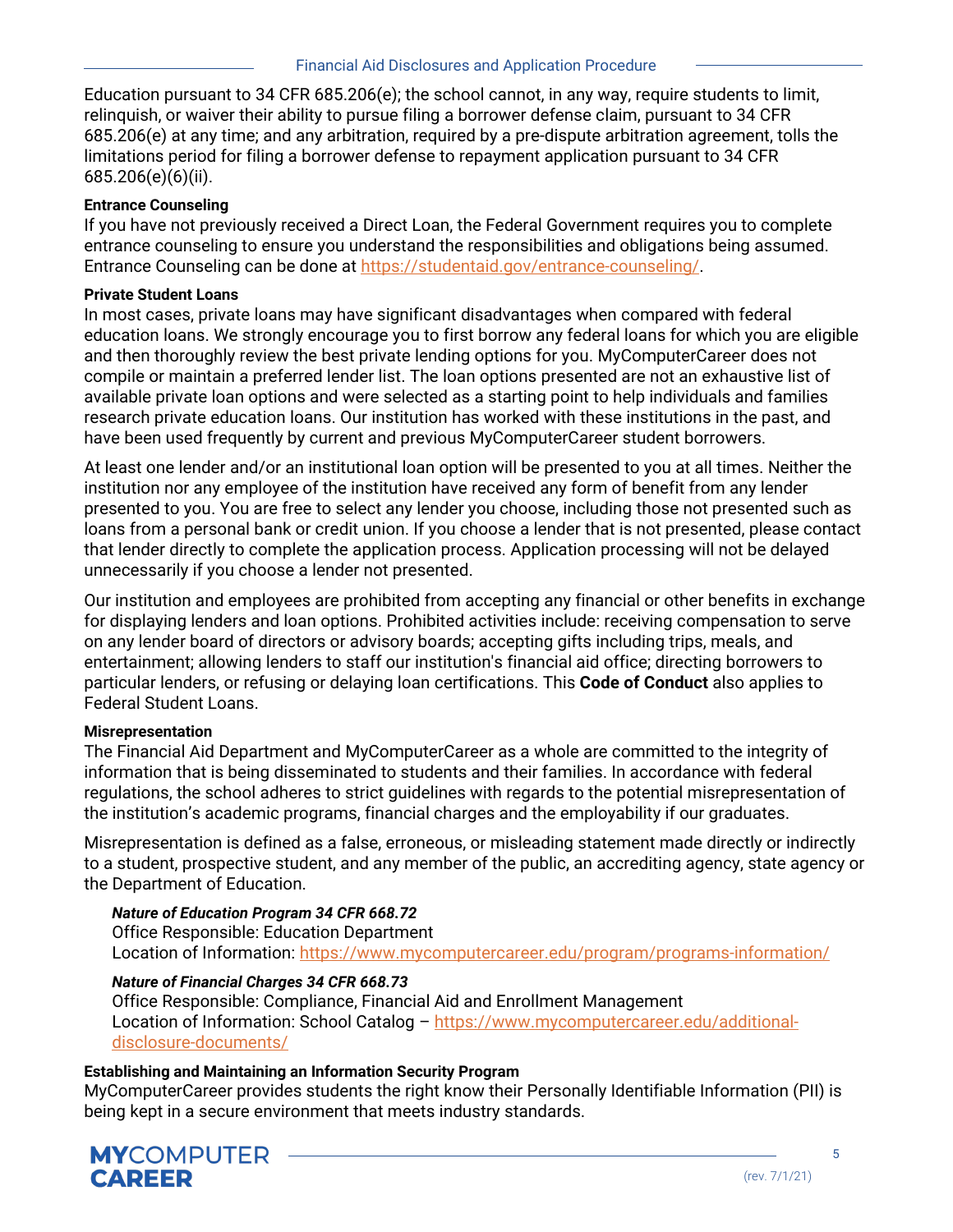MyComputerCareer carefully protects all nonpublic personal information in our possession regarding students and their families. The School will not release nonpublic, private, personal, or financial information about our students or applicants to any third party as directed in the FERPA policy.

Protection of Personally Identifiable Information: MyComputerCareer's electronic records are maintained by Salesforce.com, based out of San Francisco, CA. Salesforce.com is one of the largest online database companies in existence and has won numerous awards for ease of use, reliability, and security. The backup of our electronic records is immediate and constant. The records are backed up to the Salesforce.com servers, located in San Francisco, CA. MyComputerCareer employs office procedures and password-protected computer systems to ensure the security of electronic records. All employee and student records containing PII are encrypted, and password protected. A Compliance Administrator provides secondary reviews of every file to ensure enrollment documents containing pii are password protected. Access to social security numbers and other pii is strictly limited to those school officials with a need-to-know. Each department director is responsible for enforcement of this policy with regard to the information within his/her office. The Campus Director will be responsible for overall control of information release on each campus. The school does not disclose specifics of its internal security procedures to students or the general public to protect the effectiveness of those procedures.

MyComputerCareer's information is an important asset that is critical to providing an effective and comprehensive learning environment, openly communicating ideas, providing outstanding community service, and supporting the school's operations. This information includes sensitive and personal student, faculty, and staff data as well as the school's operational data. To maintain effectiveness and protect individuals, the school's information assets must be protected from misuse, unavailability, destruction, and unauthorized disclosure or modification. MyComputerCareer is committed to protecting the value of the school's information assets. The IT Department is charged with establishing and maintaining a program that preserves the confidentiality, integrity, and availability of information and information systems. This responsibility is addressed by:

- Continually assessing risks and defining appropriate protection strategies
- Complying with applicable legal and regulatory requirements
- Protecting the reputation, image and competitive advantage of the school
- Maintaining partnership with administrative units, faculty, and staff to ensure a collaborative approach to information security

The IT Department monitors threats and challenges such as data loss or theft, malicious software (e.g., viruses, worms, Trojan horses), identity theft, social engineering, phishing scams, and risks associated with new technologies. Security measures also must be implemented to comply with several laws and regulations that address student information (FERPA), financial information, individuals' privacy data and individuals' health information. The IT Department offers products and services to address information security risks and requirements and are creating policies and procedures to meet strategic and operational needs such as:

- Security policies, procedures, standards, and methodologies
- Security awareness and training
- Legal and regulatory compliance
- Security strategy, architecture, and technologies (including technologies to protect against malicious software)
- Technical system configurations and vulnerability management response to information security incidents or breaches
- Security requirements for software development and acquisition Disaster recovery and continuity planning.

Any suspected information security breach or issue should be reported immediately to the IT department.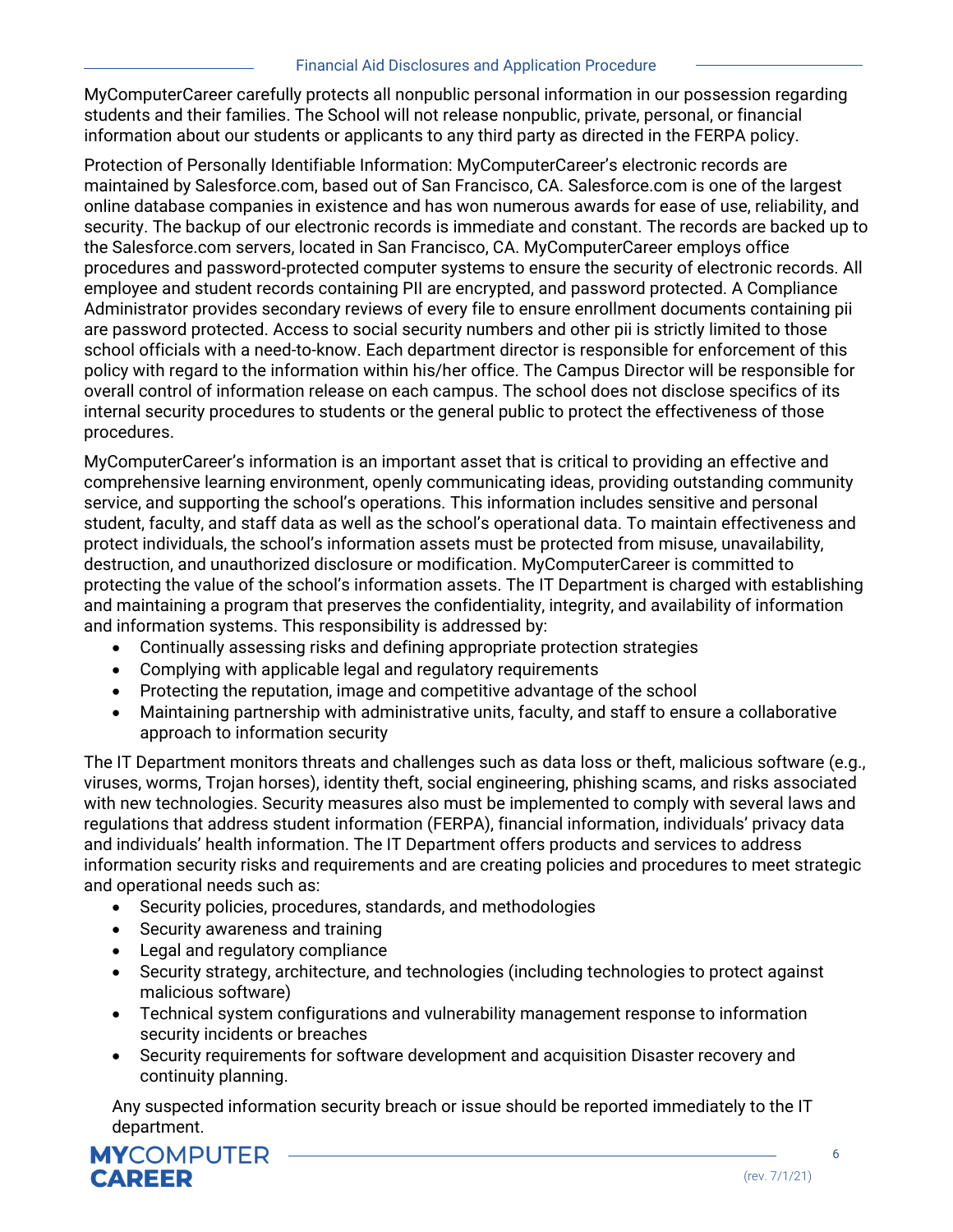# **Notice of Availability of Consumer Information**

The following general disclosure requirements are updated each year on the following schedule:

- 1. Basic Financial Aid Information
	- Student Catalog
	- The link to disclosure document is provided in the student catalog
- 2. Drug and alcohol abuse prevention information
- Emailed to every student just before October 1<sup>st</sup> of every year
- 3. Clery (Campus Security) Act
	- Emailed to every student just before October 1<sup>st</sup> of every year
- 4. Family Education Rights and Privacy (FERPA)
- Student signs a FERPA notice at the time of enrollment
- 5. IPEDS/College Navigator
- Updated annually to provide students with the following data:
	- o General Information
	- o Cost of Attendance
	- o Financial Aid
	- o Net Price
	- o Enrollment
	- o Admissions
	- o Retention and Graduation Rates
	- o Programs/Majors
	- o Accreditation
	- o Cohort Default Rates

Note: Paper copies are available up request. This data is available right now at: [https://www.mycomputercareer.edu/additional-disclosure-statements/.](https://www.mycomputercareer.edu/additional-disclosure-statements/)

# **Student Right-to-know Act**

MyComputerCareer, acting in compliance with the Student Right to Know Act, is happy to provide information on the graduation rates of our cohorts of full-time, first-time, certificate-seeking undergraduates, that have received financial aid. You can find this information along with details on other general information such as student diversity at the College Navigator link located here: www.mycomputercareer.edu/additional-disclosure-documents/.



7